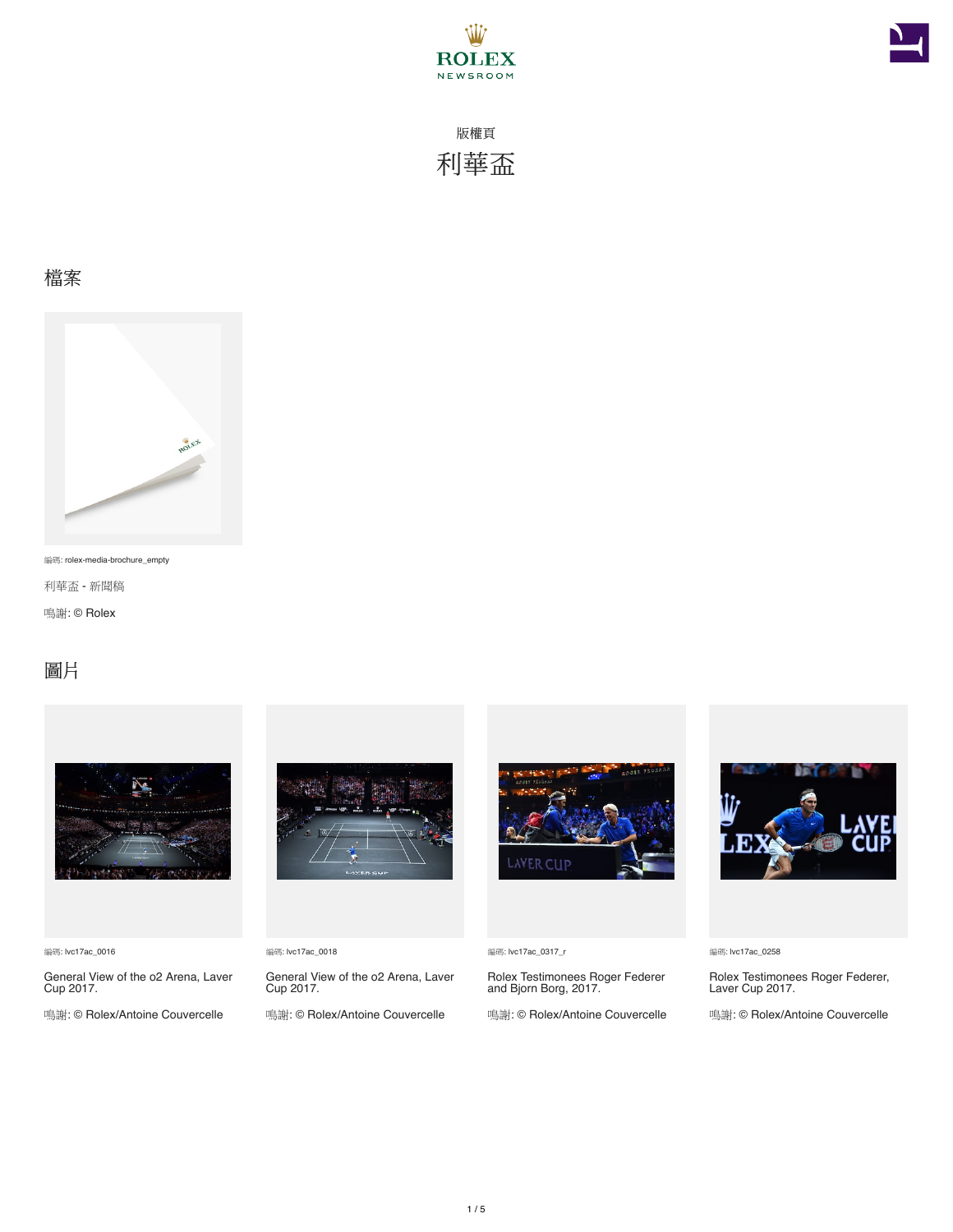



Rolex Testimonees Roger Federer, Laver Cup 2017. 鳴謝: © Rolex/Antoine Couvercelle



Rolex Testimonees Roger Federer, Laver Cup 2017. 鳴謝: © Rolex/Antoine Couvercelle



編碼: lvc17ac\_0361

Rolex Testimonees Roger Federer, Laver Cup 2017.

鳴謝: © Rolex/Antoine Couvercelle



編碼: lvc17ac\_0371

Rolex Testimonees Roger Federer, Laver Cup 2017.

鳴謝: © Rolex/Antoine Couvercelle



編碼: lvc17ac\_0391

編碼: lvc17ac\_0259

Rolex Testimonees Roger Federer, Laver Cup 2017.

鳴謝: © Rolex/Antoine Couvercelle



編碼: lvc17ac\_0513

編碼: lvc17ac\_0322

Rolex Testimonees Bjorn Borg and Dominic Thiem, Laver Cup 2017.

鳴謝: © Rolex/Antoine Couvercelle



編碼: lvc17ac\_0507

Rolex Testimonee Dominic Thiem, Laver Cup 2017.

鳴謝: © Rolex/Antoine Couvercelle



編碼: lvc17ac\_0510\_r

Rolex Testimonee Dominic Thiem, Laver Cup 2017.

鳴謝: © Rolex/Antoine Couvercelle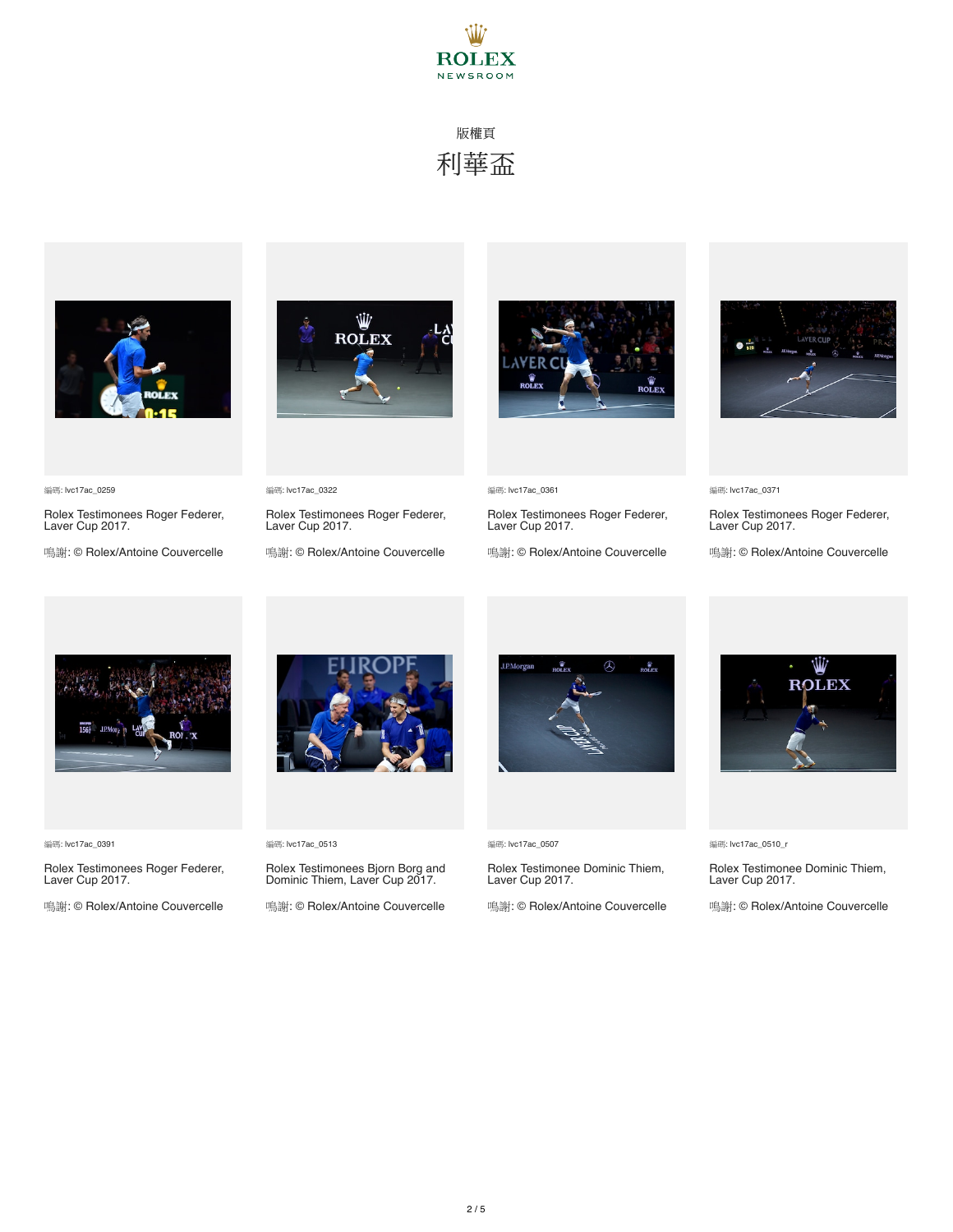



Rolex Testimonee Roger Federer, Laver Cup 2017. 鳴謝: © Rolex/Antoine Couvercelle



Rolex Testimonee Dominic Thiem, Laver Cup 2017. 鳴謝: © Rolex/Antoine Couvercelle

編碼: lvc17ac\_0552



編碼: lvc17ac\_0557

Rolex Testimonee Dominic Thiem, Laver Cup 2017.

鳴謝: © Rolex/Antoine Couvercelle



編碼: lvc17ac\_0196\_r

Rolex Testimonee Bjorn Borg, captain of Team Europe. Laver Cup 2017.

鳴謝: © Rolex/Antoine Couvercelle



編碼: lvc17ac\_0146

編碼: lvc17ac\_0389

Prize giving ceremony, Laver Cup 2017.

鳴謝: © Rolex/Antoine Couvercelle



編碼: lvc\_17cw\_001 The Laver Cup trophy. 鳴謝: © Rolex/Cdric Widmer



編碼: lvc\_17cw\_013 The Laver Cup trophy. 鳴謝: © Rolex/Cdric Widmer



編碼: lvc\_17cw\_019 The Laver Cup trophy. 鳴謝: © Rolex/Cedric Widmer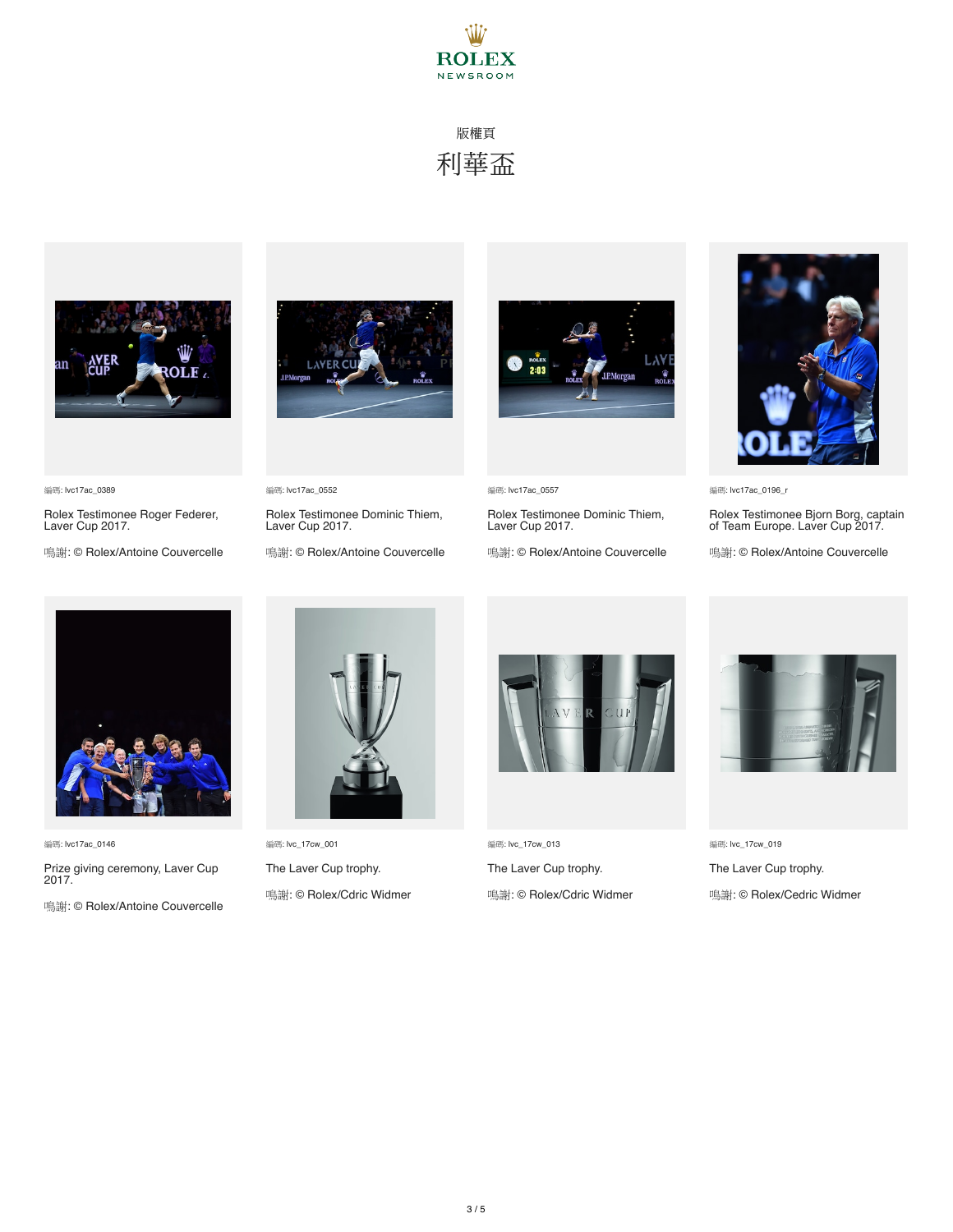



編碼: rlaver\_15jk\_006

Rolex Testimonee Rod Laver.

鳴謝: © Rolex/Julian Kingma



編碼: laver-106801

Rolex Testimonee Rod Laver during The Championships, Wimbledon 1968.

鳴謝: © Rolex/AELTCMichael Cole



編碼: laver-1069001

Rolex Testimonee Rod Laver during The Championships, Wimbledon 1968.

鳴謝: © Rolex/AELTCMichael Cole



編碼: rfederer\_16tl\_001\_r

Rolex Testimonee Roger Federer. 鳴謝: © Rolex/Thomas Laisn



編碼: wimb17jb\_585

Rolex Testimonee Roger Federer after his victory at The Championships, Wimbledon 2017.

鳴謝: © Rolex/Jon Buckle



編碼: wimb17jb\_461

Rolex Testimonee Roger Federer during The Championships, Wimbledon 2017.

鳴謝: © Rolex/Jon Buckle



編碼: wimb17jb\_531

Rolex Testimonee Roger Federer during The Championships, Wimbledon 2017.

鳴謝: © Rolex/Jon Buckle



編碼: ao17jb\_239\_r

Rolex Testimonee Roger Federer during the 2017 Australian Open.

鳴謝: © Rolex/Jon Buckle